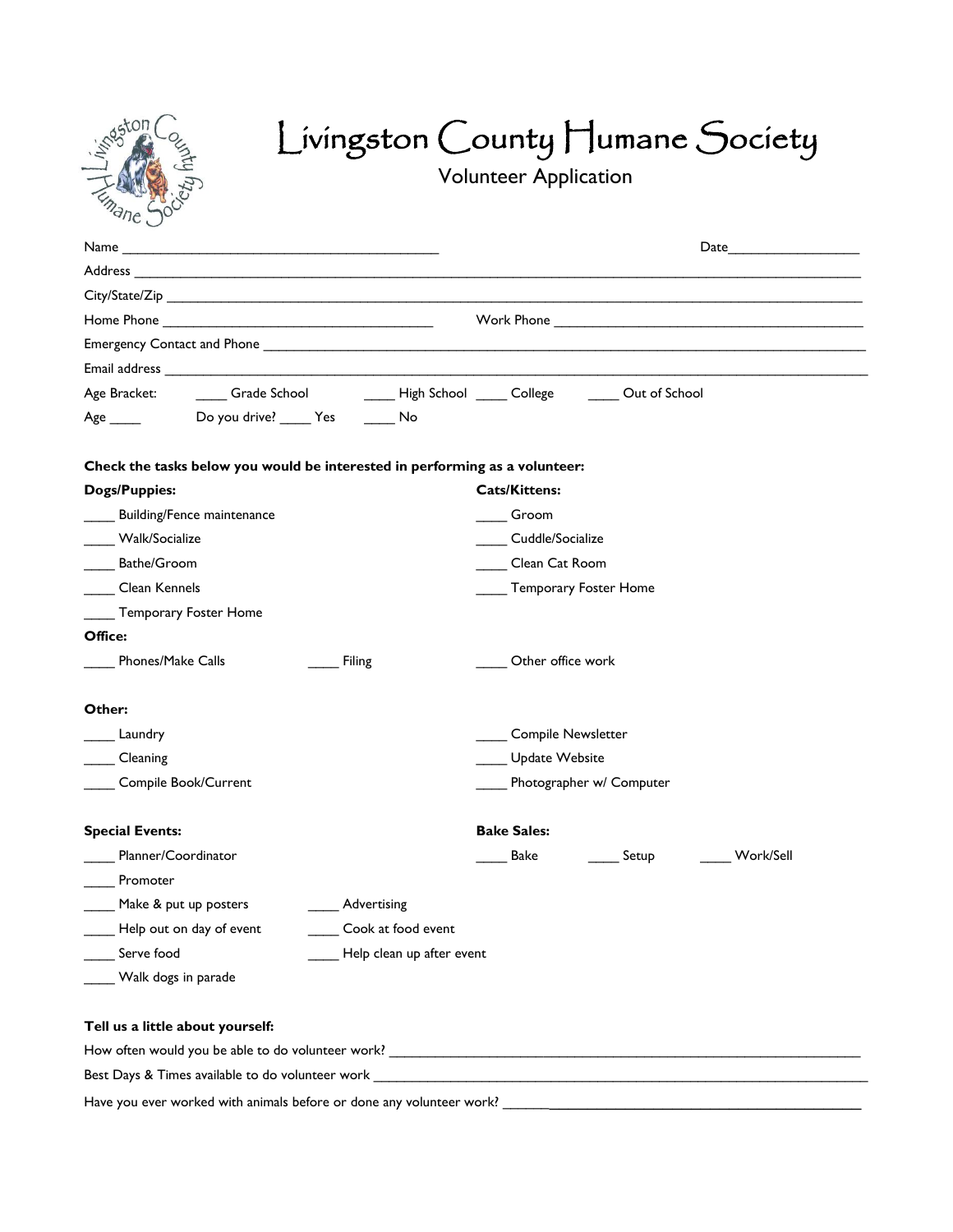Previous Experience:

List any animal-related allergies you have: \_\_\_\_\_\_\_\_\_\_\_\_\_\_\_\_\_\_\_\_\_\_\_\_\_\_\_\_\_\_\_\_\_\_\_\_\_\_\_\_\_\_\_\_\_\_\_\_\_\_\_\_\_\_\_\_\_\_\_\_\_\_\_\_\_\_\_\_\_\_

**For more information, contact Bill at 815-842-1025 or send an email to [lchsadmin@gcacoop.com](mailto:lchsadmin@gcacoop.com) Return to: Livingston County Humane Society Attn: Volunteer Coordinator**

> **21179 N. 1358 East Road Pontiac, IL 61764**

#### **===============================================================================================**

### **LIVINGSTON COUNTY HUMANE SOCIETY VOLUNTEER RELEASE AND AGREEMENT**

I, the undersigned do hereby declare that I am aware

- **That animals are different from human beings in their response to human action**
- **That the actions of animals are often unpredictable**
- That LCHS makes no claim as to the temperament, health, or mental disposition of any animal a volunteer may be working with
- **That I am volunteering at my own risk and am aware of the risks involved**
- That I will accompany and closely supervise my child under the age of 16 in order for him/her to handle any of the animals

**I hereby release and discharge the Livingston County Humane Society forever from liability for any injury/illness or damages caused or sustained in the course of my volunteer work with the Livingston County Humane society** and from any action, claims, suits, or demands whatsoever that arise as a result of such injury/illness or damages. I further represent that I possess medical coverage/or the means to pay for medical treatment involving any activity in the course of my work and activities with the Livingston County Humane Society.

 $\overline{\phantom{a}}$  , and the contribution of the contribution of the contribution of the contribution of the contribution of the contribution of the contribution of the contribution of the contribution of the contribution of the

Witness Signature Volunteer or Guardian Signature Date  $\mathcal{L}_\text{max}$  , and the set of the set of the set of the set of the set of the set of the set of the set of the set of the set of the set of the set of the set of the set of the set of the set of the set of the set of the

> $\mathcal{L}_\text{max}$  , and the set of the set of the set of the set of the set of the set of the set of the set of the set of the set of the set of the set of the set of the set of the set of the set of the set of the set of the \_\_\_\_\_\_\_\_\_\_\_\_\_\_\_\_\_\_\_\_\_\_\_\_\_\_\_\_\_\_\_\_\_\_\_  $\mathcal{L}_\text{max}$  , and the set of the set of the set of the set of the set of the set of the set of the set of the set of the set of the set of the set of the set of the set of the set of the set of the set of the set of the

Volunteer name, address, phone # printed